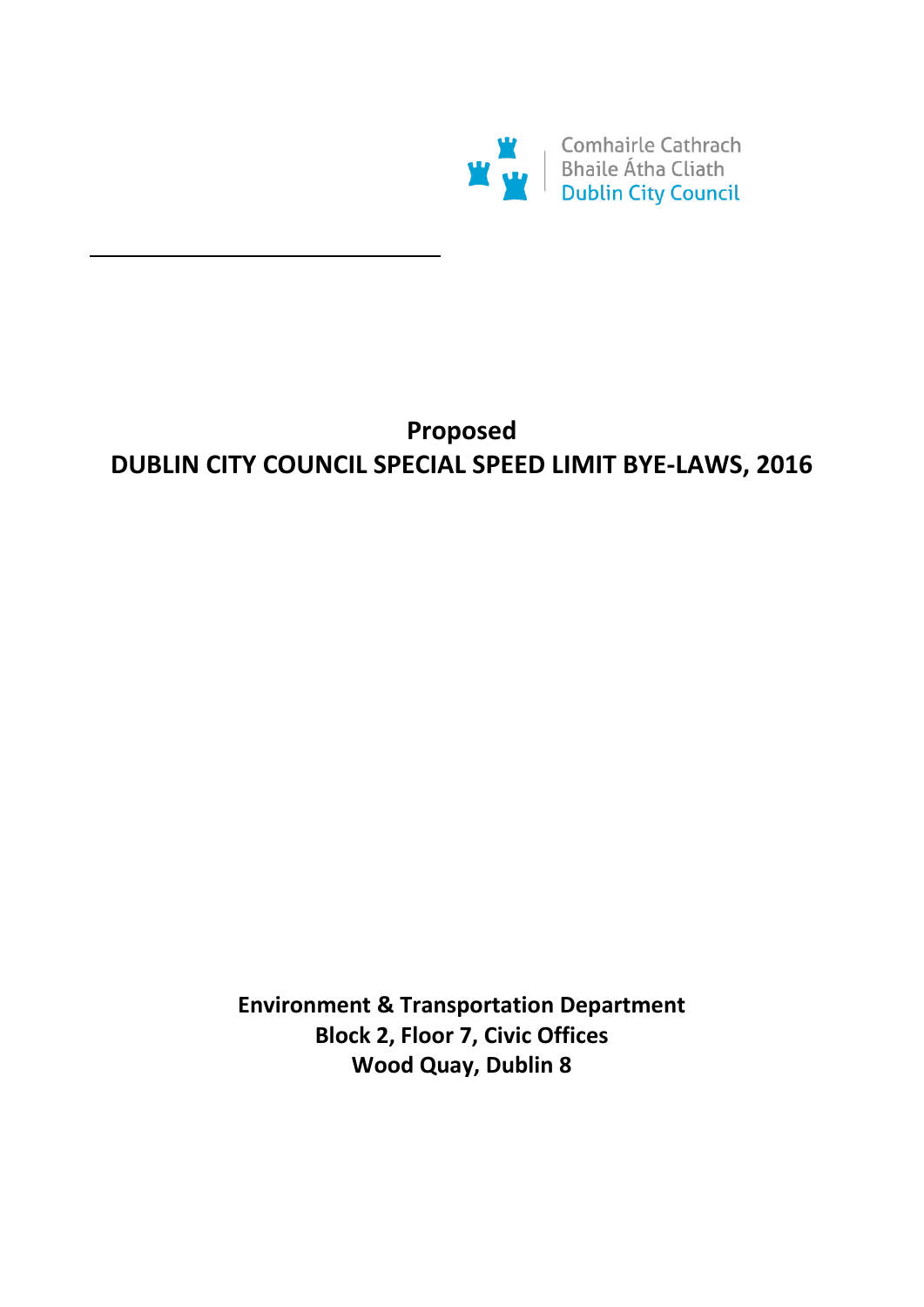### **DUBLIN CITY COUNCIL SPECIAL SPEED LIMIT BYE- LAWS, 2016 (DRAFT)**

Dublin City Council in exercise of the powers conferred on it by Section 9 of the Road Traffic Act, 2004, and with the consent of Transport Infrastructure Ireland, hereby makes the following byelaws in respect of certain roads within the area comprising Dublin City.

- 1. These bye-laws may be cited as the Dublin City Council Special Speed Limit Bye- Laws, 2016.
- 2. These bye-laws shall come into operation on the 23<sup>rd</sup> December 2016 for Phase 1. Phase 2 will come into operation on  $31<sup>st</sup>$  March 2017.
- 3. Eighty kilometres per hour shall be the special speed limit for mechanically propelled vehicles on each of the roads specified in the First Schedule to these bye-laws.
- 4. Sixty kilometres per hour shall be the special speed limit for mechanically propelled vehicles on each of the roads specified in the Second Schedule to these bye-laws.
- 5. Thirty kilometres per hour shall be the special speed limit for mechanically propelled vehicles on each of the roads specified in the Third Schedule to these bye-laws.
- 6. Eighty kilometres per hour shall be the special speed limit for mechanically propelled vehicles on each of the roads specified in the Fourth Schedule to these bye-laws except when the circumstances set out in Article 7 of these bye-laws apply. This speed limit to be indicated by variable message sign.
- 7. Fifty kilometres per hour shall be the special speed limit for mechanically propelled vehicles on each of the roads specified in the Fourth Schedule to these bye-laws in the event of an incident or maintenance works causing an obstruction or when there is a risk of congestion on the roads. This speed limit to be indicated by variable message sign.
- 8. Thirty kilometres per hour shall be the special speed limit for mechanically propelled vehicles on each of the roads specified in the Fifth Schedule during the dates and times specified in the schedule. At all other times the speed limit on these roads shall revert to fifty kilometres per hour.
- 9. Dublin City Special Council Speed Limit Bye-Laws 2013 are hereby revoked.
- 10. The built up area speed limit of 50 kilometres per hour shall apply to all roads in the Dublin City Council administrative area except those roads and sections of roads listed in the first, second, third, and fourth schedules and as specified in the fifth schedule, to these byelaws.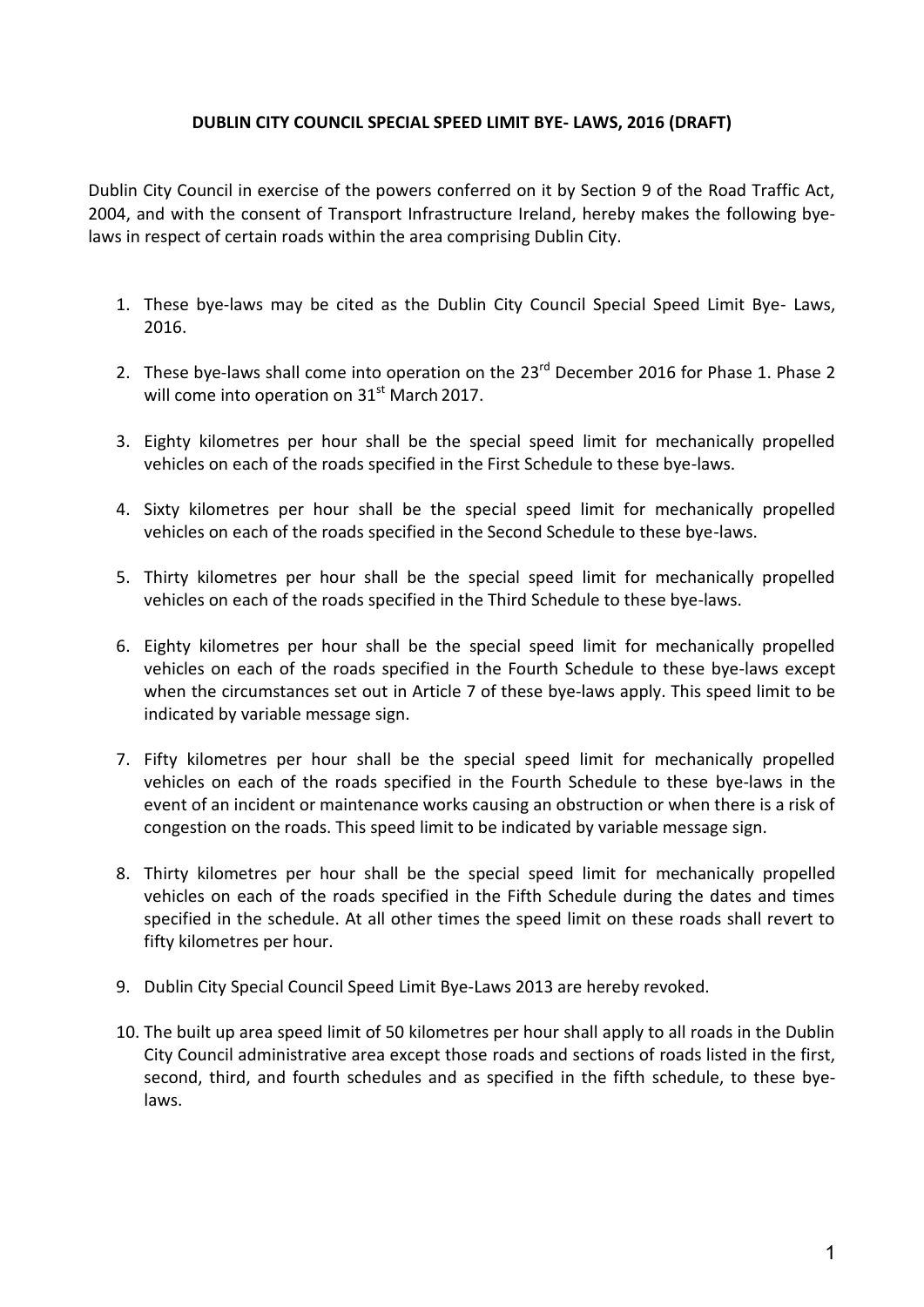### **FIRST SCHEDULE**

Eighty kilometres per hour shall be the speed limit for mechanically propelled vehicles on the roads specified within this schedule:

- 1. Chapelizod bypass from the South Dublin County Council / Dublin City boundary to its junction with Con Colbert Road.
- 2. Santry bypass northbound, from a point 135m south of the south face of the west abutment of the southern bridge of the Coolock Lane Interchange northwards to the Fingal County Council / Dublin City boundary.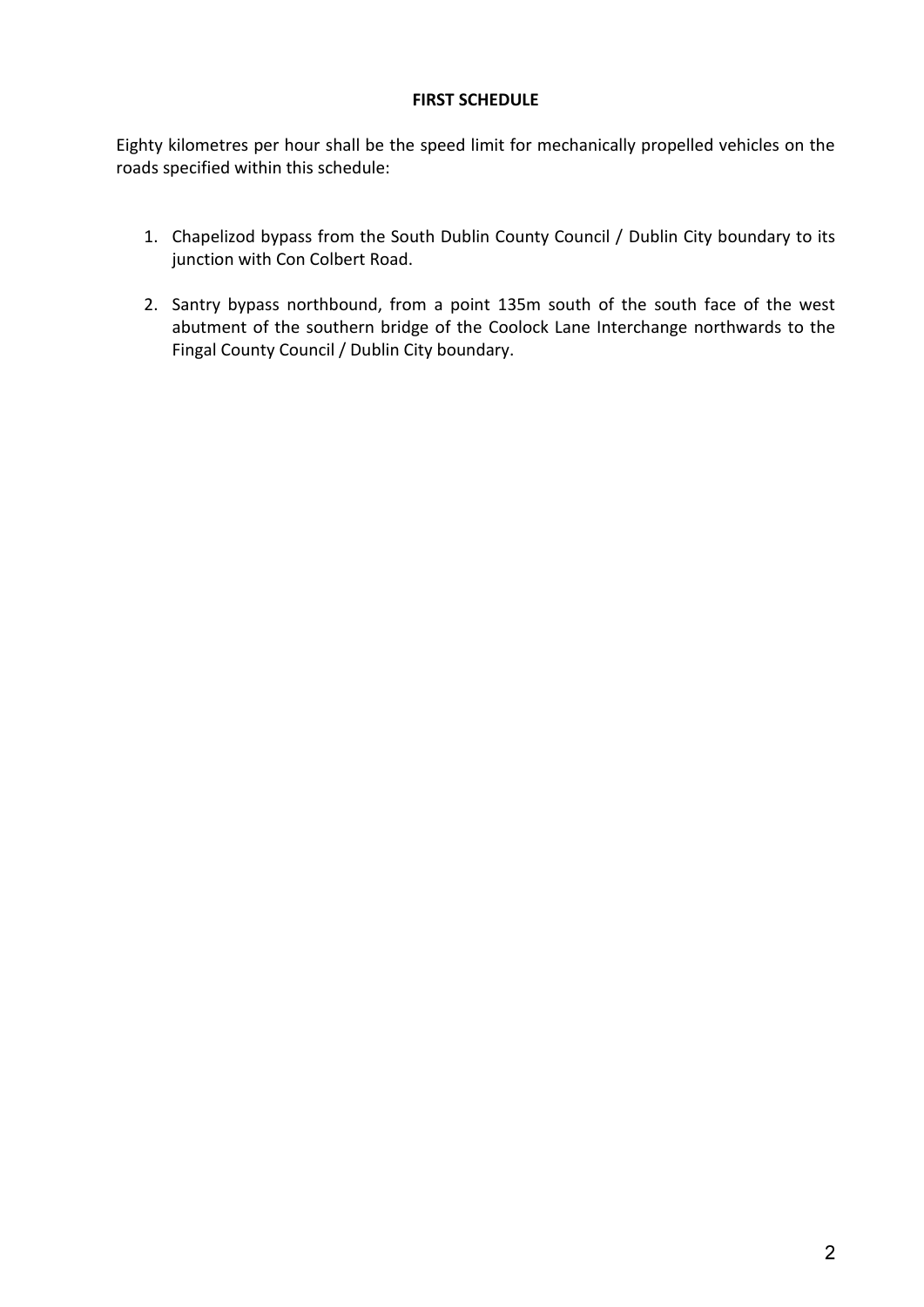### **SECOND SCHEDULE**

Sixty kilometres per hour shall be the speed limit for mechanically propelled vehicles on the roads specified within this schedule:

- 1. James Larkin Road (from Watermill Road junction to Howth Road junction).
- 2. Howth Road between a point 60 metres east of its junction with Brookwood Avenue and a point 46 metres south-west of its junction with Watermill Road.
- 3. Howth Road between a point 32 metres east of its junction with St. Assam's Road East and its junction with Kilbarrack Road.
- 4. Oscar Traynor Road between a point 65 metres west of its junction with Dundaniel Road and a point 74 metres north-west of its junction with the Malahide Road.
- 5. Finglas Road from a point 90 metres west of junction of Finglas Road and Tower View Cottages (adjacent to Glasnevin Cemetery) to the Finglas By Pass.
- 6. Finglas By Pass from Finglas Road to North Road.
- 7. North Road from the junction of North Road and Finglas By Pass to Fingal County Council / Dublin City boundary.
- 8. Kylemore Road between its junction with Naas Road and a point 46 metres south of Kylemore Road railway bridge.
- 9. Walkinstown Avenue between its junction with Naas Road and its junction with Long Mile Road.
- 10. Long Mile Road between the South Dublin County Council / Dublin City boundary and a point 46 metres west of its junction with Walkinstown Parade.
- 11. Stillorgan Road between the Dún Laoghaire- Rathdown County Council / Dublin City boundary and a point 180 metres south of its junction with Anglesea Road.,
- 12. Chapelizod Road between a point 100 metres west of its junction with Phoenix Park access at Islandbridge Gate and a point 100 metres east of its junction with Phoenix Park access at Chapelizod Gate.
- 13. Griffith Avenue between a point 100 metres west of its junction with Ballymun Road and a point 100 metres east of its junction with Ballygall Road East.
- 14. Con Colbert Road, from Con Colbert Road Chapelizod By Pass junction to a point 150 metres west of its junction with South Circular Road.
- 15. Malahide Road between a point 50 metres north-east of its junction with the roundabout at Artane to a point 50 metres south west of its junction with the Northern Cross Extension and Clare Hall Avenue.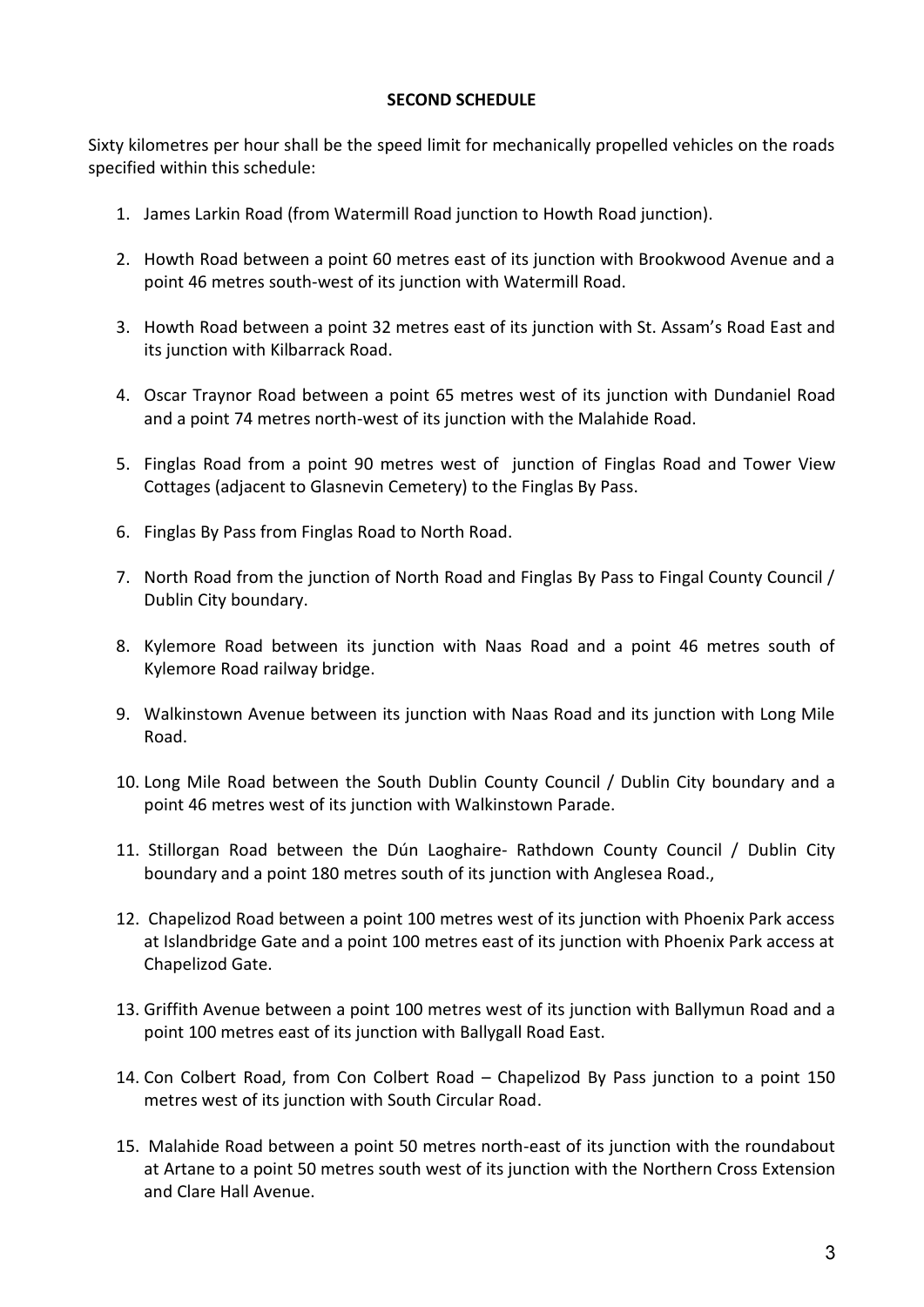- 16. Northern Cross Extension, from its junction with M1 motorway to a point 50 metres west of it's junction with Malahide Road
- 17. Clare Hall Avenue from a point 50 metres east of its junction with Malahide Road to a point 106m west of its junction with Grange Road.
- 18. Malahide Road from a point 50 metres north of its junction with N32 and Clare Hall Avenue to the Fingal County Council / Dublin City boundary.
- 19. St. John's Road West from its junction with Military Road to its junction with South Circular Road.

.

- 20. Naas Road from the South Dublin County Council / Dublin City boundary to its junction with Kylemore Road.
- 21. Grange Road from a point 57m east of its junction with Clare Hall Avenue to the Fingal County Council / Dublin City boundary.
- 22. Santry By Pass northbound from the north face of the east abutment of the Shantalla Road over bridge to a point 135m south of the south face of the west abutment of the southern bridge of the Coolock Lane Interchange.
- 23. The northbound diverging lane (exit ramp) of the Santry By Pass at the Coolock Lane Interchange, from a point 165m from the line of the south face of the west abutment of southern bridge at interchange northwards to a point 87m from this line.
- 24. Santry By Pass southbound from a point 127m south of the south face of the east abutment of the southern bridge at interchange to the north face of the east abutment of the Shantalla Road over bridge.
- 25. Southbound converging lane (entry ramp) at the Coolock Lane Interchange, from a point 5m from the line of the south face of the east abutment of the southern bridge at interchange, to junction with Santry By Pass.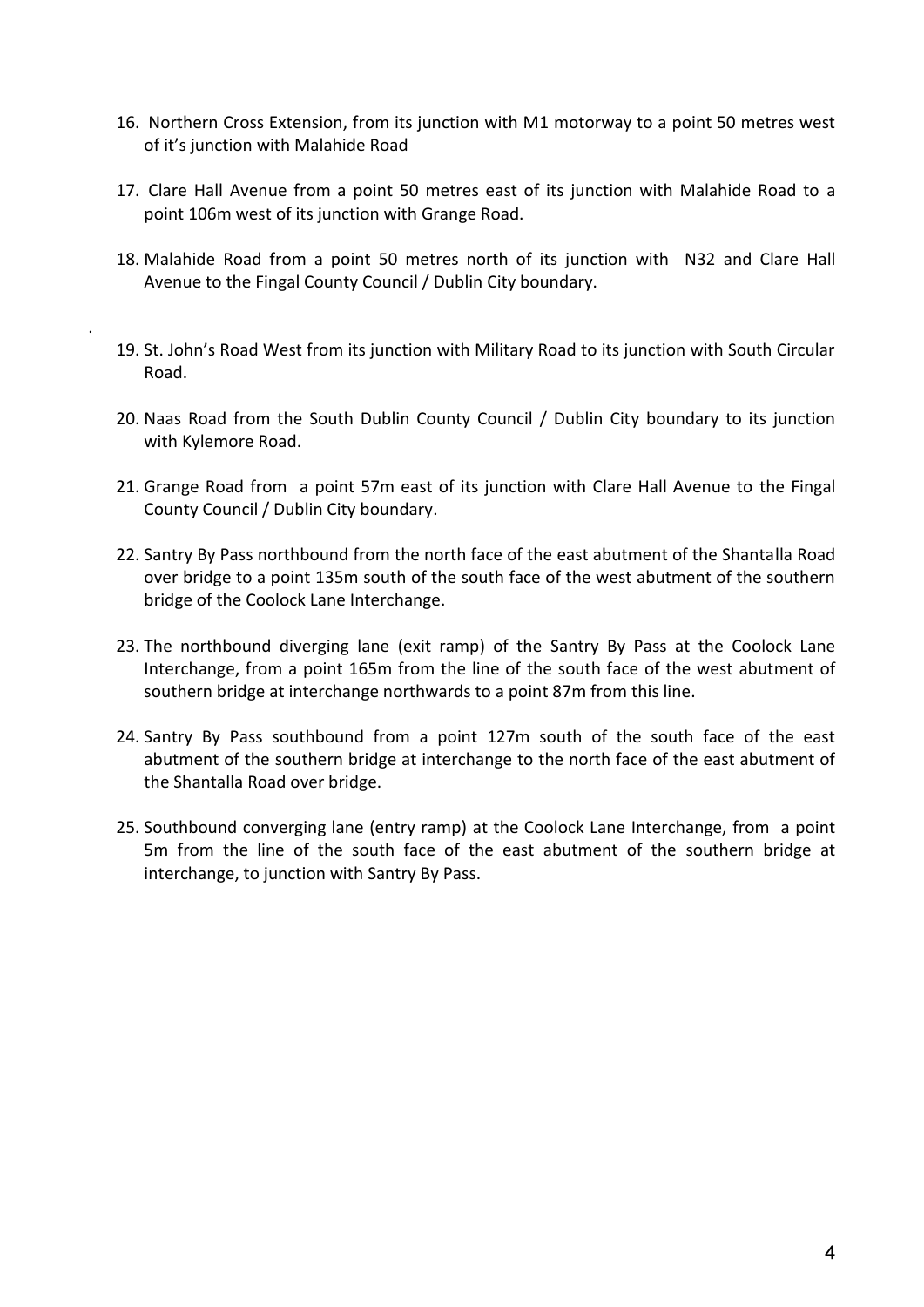#### **THIRD SCHEDULE**

Thirty kilometres per hour shall be the speed limit for mechanically propelled vehicles on the roads specified in this schedule.

**Roads in a city centre zone –** Bounded by the Grand Canal, Suir Road, South Circular Road (North of Suir Road junction), Conyngham Road, Parkgate Street, Infirmary Road, North Circular Road (west of its junction with Dorset Road Lower), Dorset Street Lower and the Royal Canal (east of the junction with the Dorset Road Lower) excluding these boundary roads, and with the exception of:

Church Street Upper, Constitution Hill, Phisborough Road, Prussia Street, Manor Street, Wolfe Tone Quay, Ellis Quay, Arran Quay, Inns Quay, Ormond Quay Upper, Wood Quay, Essex Quay, Merchnat's Quay, Usher's Quay, Usher's Island, Victoria Quay, O'Donovan Rossa Bridge, Father Mathew Bridge, Liam Mellow's Bridge, James Joyce Bridge, Rory O'Moore Bridge, Frank Sherwin Bridge, St John's Road West (east of its junction with Military Road), Old Kilmainham, Mount Browne, James's Street, Thomas Street, Thomas Street West, Cornmarket, Bridge Street, High Street, Dean Street, The Coombe (East of St Luke's Avenue), St Luke's Avenue, Cork Street, Dolphins Barn Street, Dolphin's Barn, South Circular Road (from Suir Road eastward), Harrington Street, Donore Avenue (south of the South Circular Road), Clanbrassil Street Upper, Clanbrassil Street Lower, New Street South, Patrick Street, Nicholas Street, Winetavern Street, Richmond Street South, Charlemont Street, Harcourt Road, Adelaide Road, Leeson Street Lower (From the Grand Canal to the Junction with Fitzwilliam Place), Fitzwilliam Place, Fitzwilliam Square East, Fitzwilliam Street Upper, Fitzwilliam Street Lower, Merrion Square North, Pearse Street (from its junction with Tara Street to the Grand Canal), Tara Street, George's Quay, Sir John Rogerson's Quay (between the junctions with Cardiff Lane and the Samuel Beckett bridge), Samuel Beckett Bridge, Cardiff Lane, Macken Street, Grand Canal Street Lower (between Macken Street and the Grand Canal), North Wall Quay, Custom House Quay, Talbot Memorial Bridge, Butt Bridge, Beresford Place, Memorial Road, Amiens Street, North Strand Road, Guild Street, Seville Place, Portland Row, North Circular Road, Russell Street, Gardiner Street Lower, Gardiner Street Middle, Mountjoy Square West, Gardiner Street Upper, Summerhill and Summerhill Parade.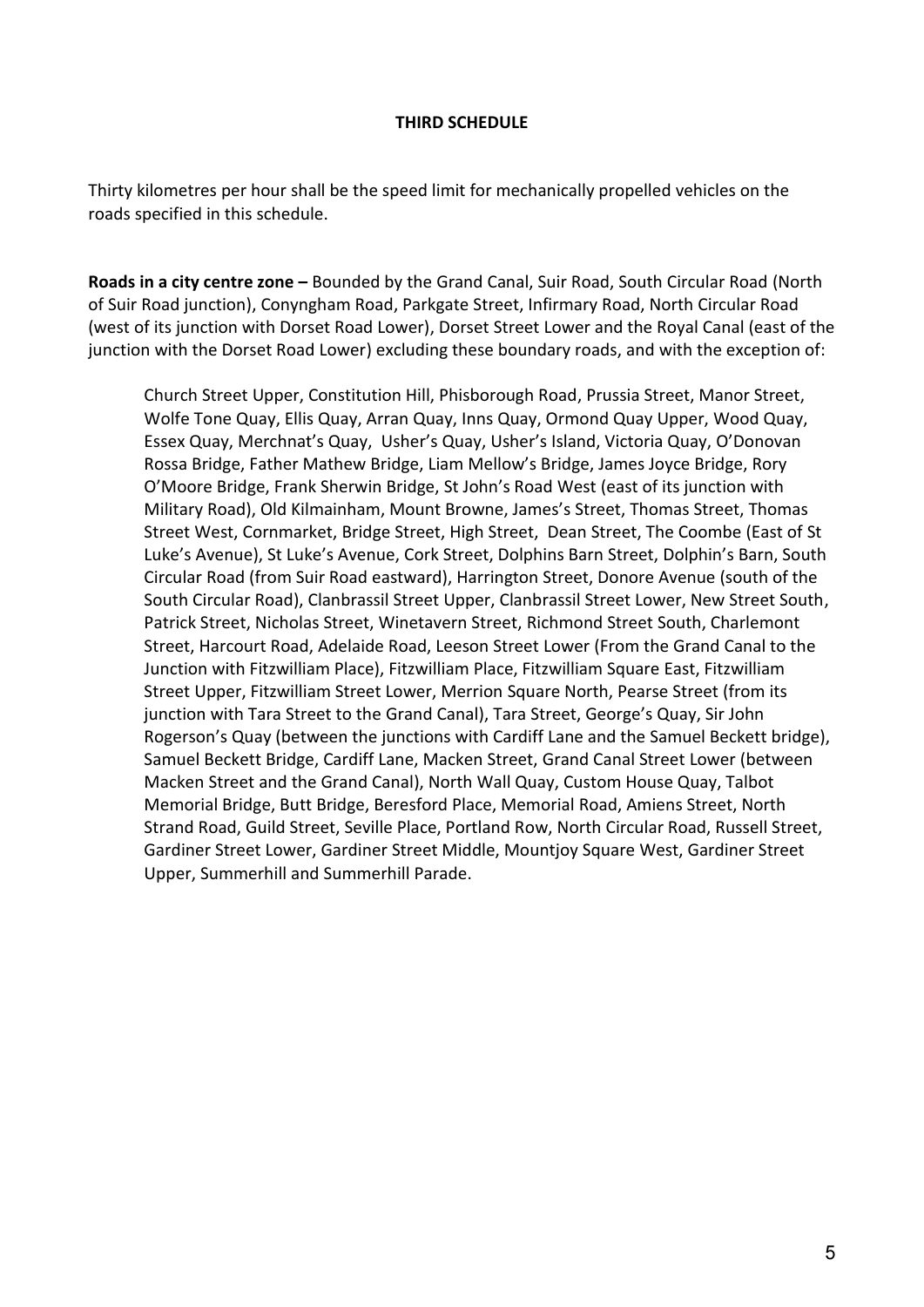**Roads in the South East Area –** Bounded by Bath Avenue, Londonbridge Road, Irishtown Road (between Londonbridge Road & Church Avenue), Church Avenue, Beach Road, Strand Road, Merrion Road, Pembroke Road and Shelbourne Road excluding these boundary roads**.**

Roads in the Ballsbridge Area;

Pembroke Lane, Wellington Lane, Heytesbury Lane, Raglan Lane and Waterloo Lane.

Roads in the Ringsend Area;

Aikenhead Terrace, Celestine Avenue, Dermot O'Hurley Avenue, Doris Street, Fitzwilliam Quay, Gerald Street, Gordon Street, Hastings Street, Hope Street, Howard Street, Joy Street, Magdalen Terrace, Ormeau Street, Oliver Plunkett Avenue, Philomena Terrace , Penrose Street, Somerset Street, South Dock Place, South Dock Street, Rosary Terrace and Veronica Terrace.

**Roads in the South Central Area –** Bounded by the Naas Road, Walkinstown Avenue, Cromwellsfort Road, Kimmage Road West, Kimmage Road Lower, Sundrive Road, Crumlin Road (Northeast of Sundrive Road), Parnell Road, Dolphin Road and Davitt Road excluding these boundary roads, and with the exception of:

Herberton Road, Crumlin Road, Drimnagh Road, Long Mile Road, Kildare Road, Clogher Road, Kildare Road and Walkinstown Road.

Roads in the South Central Area –Walkinstown Crescent and Walkinstown Park.

**Roads in the Central Area –** Bounded by Phibsborough Road, Royal Canal, North Circular Road and Dorset Street Lower, excluding these boundary roads.

**Roads in the North West Area –** Bounded by the Royal Canal, Phibsborough Road, North Circular Road, North Road (Phoenix Park) and the Phoenix Park train line (north from Phoenix Park to the Royal Canal), excluding these boundary roads, and with the exception of:

Connaught Street, Fassaugh Road, Blackhorse Avenue, Cabra Road and Old Cabra Road.

**Roads in the North West Area –** Bounded by Beneavin Drive, Ballygall Road East, Griffith Avenue, Ballymun Road and Glasnevin Avenue, excluding these boundary roads.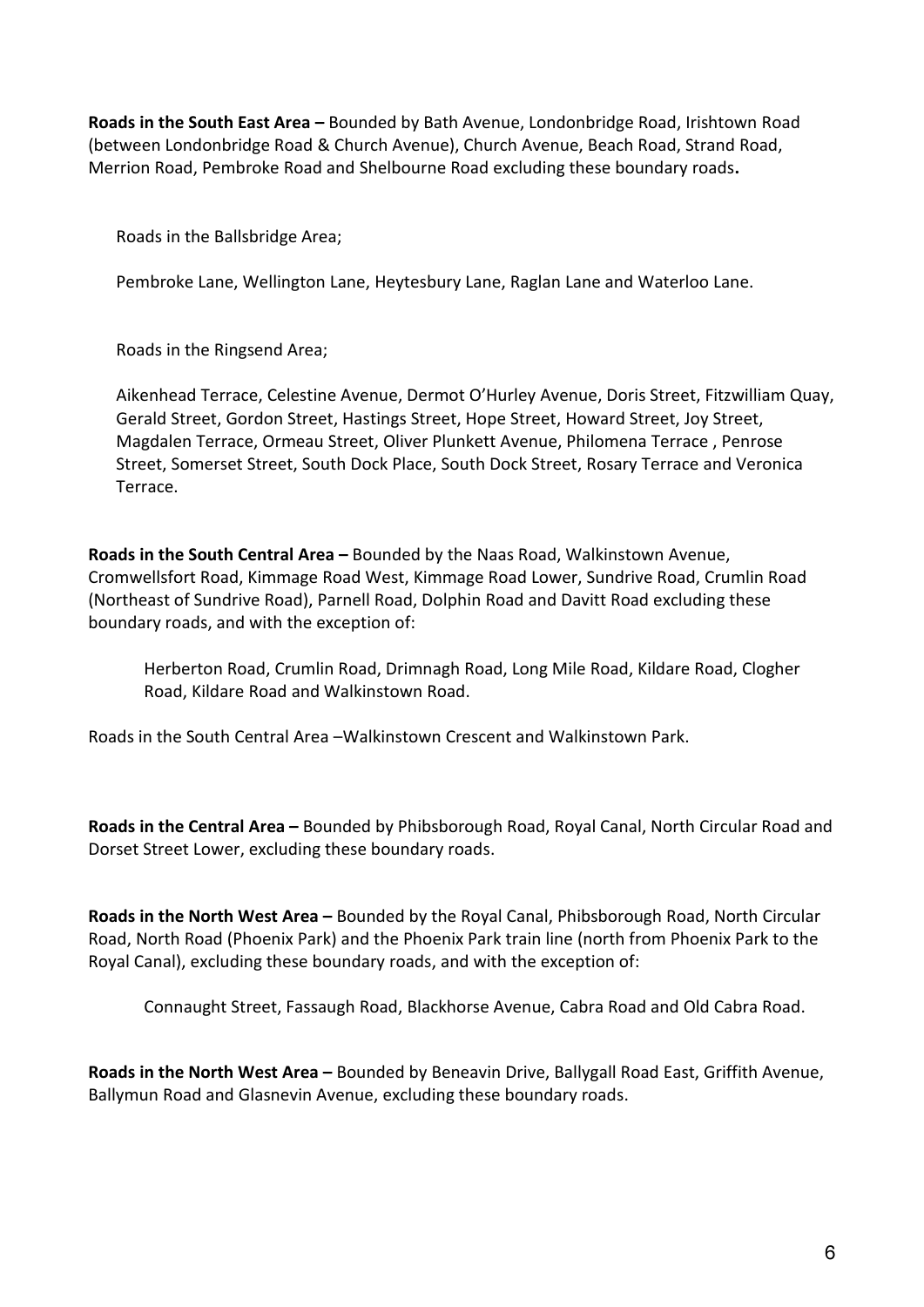**Roads in the North West Area –** Walsh Road, O'Daly Road, Hardiman Road, Ferguson Road, Joyce Road, Windele Road, O'Brien Place, Fleming Road, O'Neachtain Road, Comyn Place, Barron Place, Millbourne Avenue, Millmount Avenue, Millmount Villas, Millmount Place, Millmount Terrace and College Manor

**Roads in the North Central Area –** Bounded by Beaumont Road, Skelly's Lane, Kilmore Road, Malahide Road and Collins Avenue, excluding these boundary roads.

**Roads in the North Central Area –** Bounded by Howth Road, James Larkin Road, and Watermill Road, excluding these boundary roads.

**Roads in the North Central Area –** Bounded by Howth Road, Kilbarrack Road, the DART line (Howth Junction Station to Raheny Station) and Station Road, excluding these boundary roads.

**Roads in the North Central Area –** Bounded by Howth Road, Watermill Road, and All Saints Road, excluding the boundary roads of Howth Road and Watermill Road.

**Roads in the North Central Area –** Brookwood Glen, Ennafort Road, Ennafort Court, Ennafort Park, Ennafort Drive, Ennafort Avenue, Ennafort Grove, and Cill Eanna.

**Roads in the North Central Area –** Bounded by Tonlegee Road, Malahide Road, the R139 (between its junction with the Malahide Road and the Hole in The Wall Roundabout, Grange Road (from its junction with the Hole in The Wall Roundabout in an easterly direction), the DART line (Clongriffin Station to Kilbarrack Station line) and the Kilbarrack Road, excluding these boundary roads, and with the exception of:

Grange Road (between its junction with Kilbarrack Road and the Hole in the Wall Roundabout), Blunden Drive and Millbrook Road.

**Roads in the Marino Area -** Bounded by Malahide Road, Griffith Avenue, Philipsburgh Avenue, Fairview Strand, Fairview and Marino Mart, excluding these boundary roads.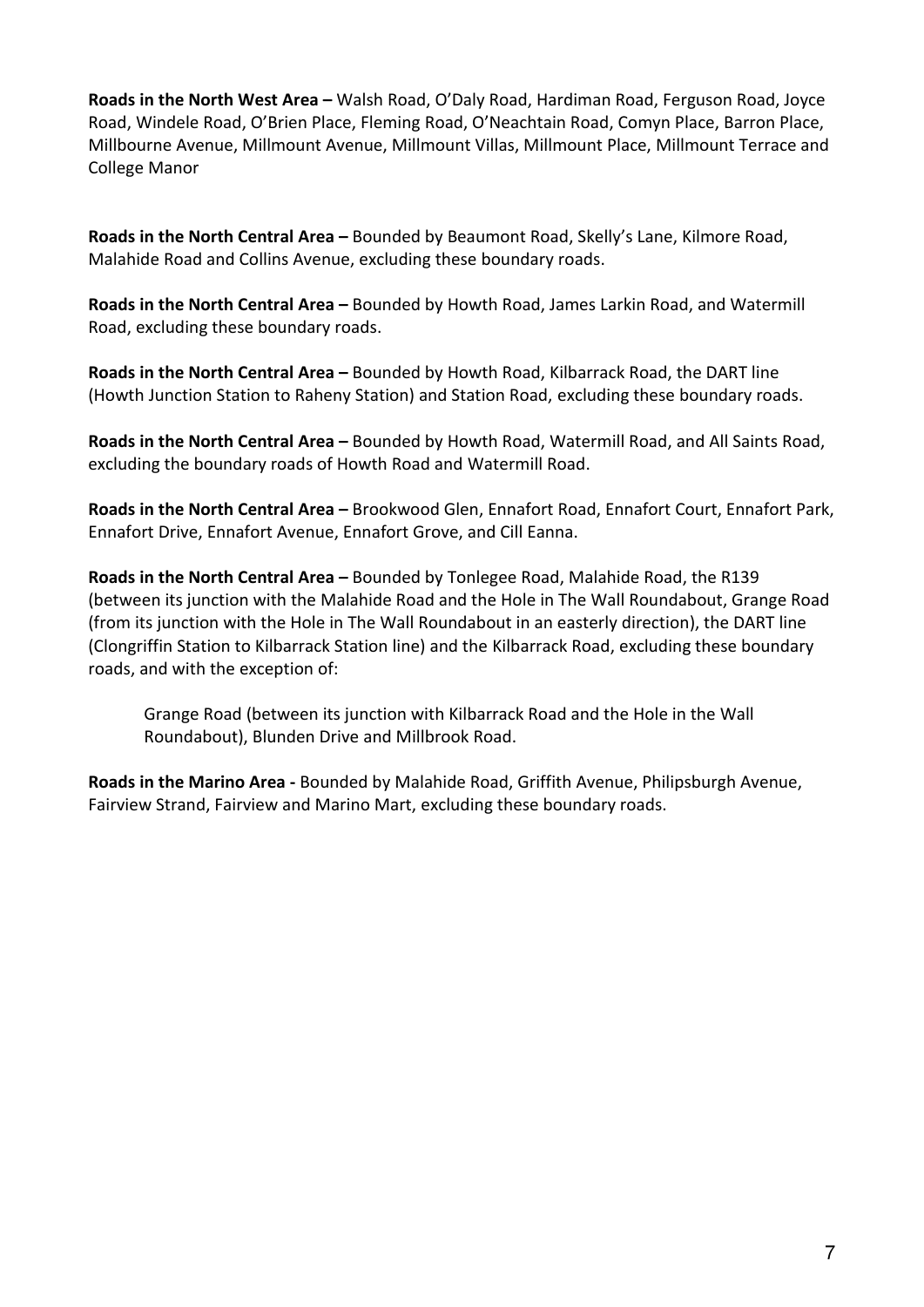## **FOURTH SCHEDULE**

- 1. Santry By-Pass, southbound between Fingal County Council /Dublin City Council boundary and a point 250m south or the north face of the east abutment of northern bridge at Coolock Lane Interchange.
- 2. The Dublin Port Tunnel (North Port Access Route), Southbound.
- 3. The Dublin Port Tunnel (North Port Access Route), Northbound.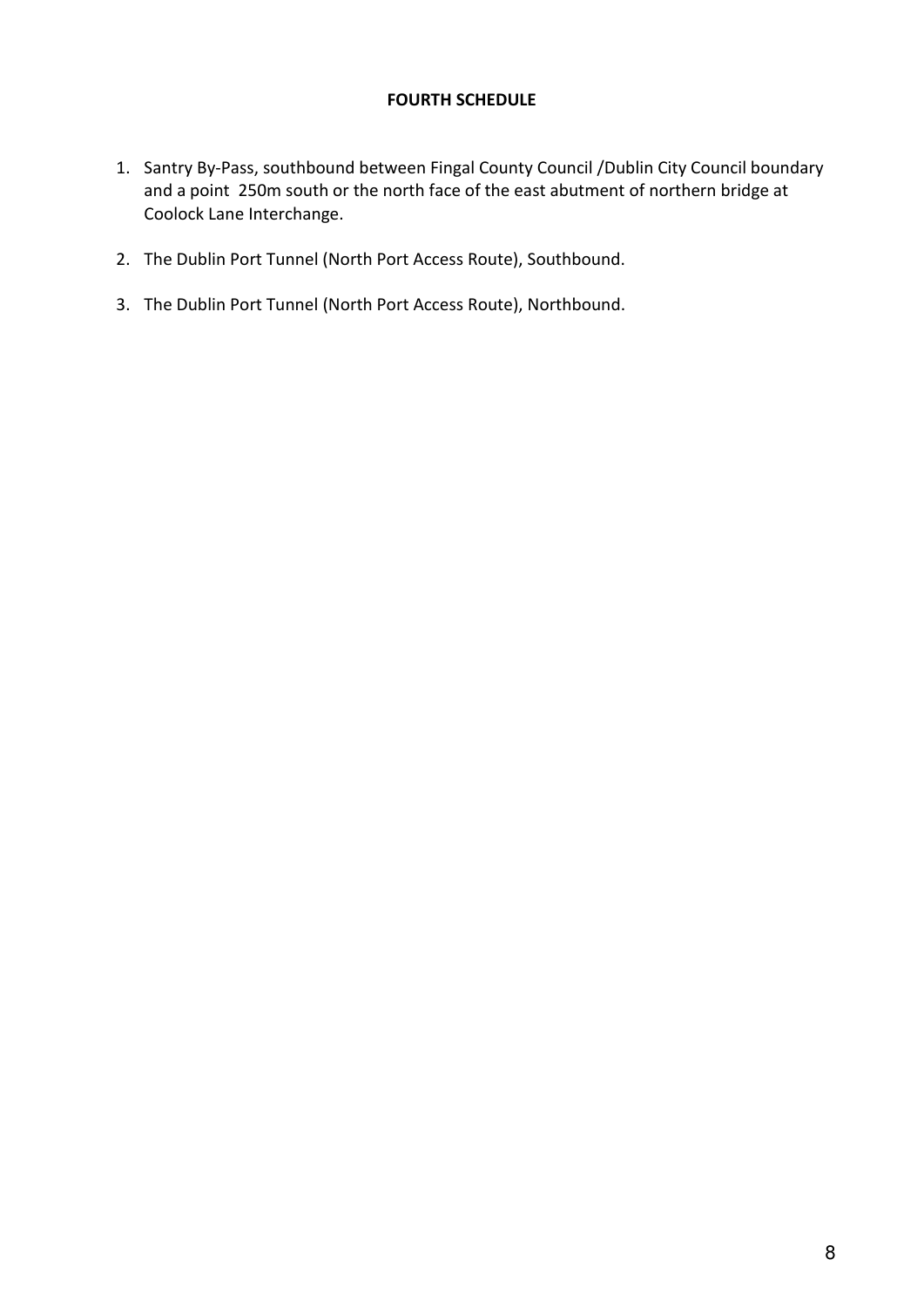### **FIFTH SCHEDULE**

Special Periodic Speed Limit 30 km/h in the vicinity of schools located adjacent to Long Mile Road and Chapelizod Road.

Thirty kilometres per hour shall be the special periodic speed limit applicable Monday to Friday on those roads specified below during the times and periods specified.

At all other times the speed limit on the public roads specified shall revert to 50km/h.

1. Long Mile Road ( both eastbound and westbound carriageways) from a point 10m east of its junction with Walkinstown Parade to a point 60m east of its junction with Slievebloom Park, between the hours 08.15 to 09.30 and 12.45 to 16.15.

2 Slievebloom Park between, the hours 08.15 to 09.30 and 12.45 to 16.15.

3. Chapelizod Road from a point opposite the common boundary of numbers 4 and 5 Mullingar Terrace for a distance of 140m in a westerly direction, between the hours 8.15 to 9.30 and 13.00 to 15.00.

The thirty kilometres per hour special periodic speed limit will apply during the official term time that schools are convened.